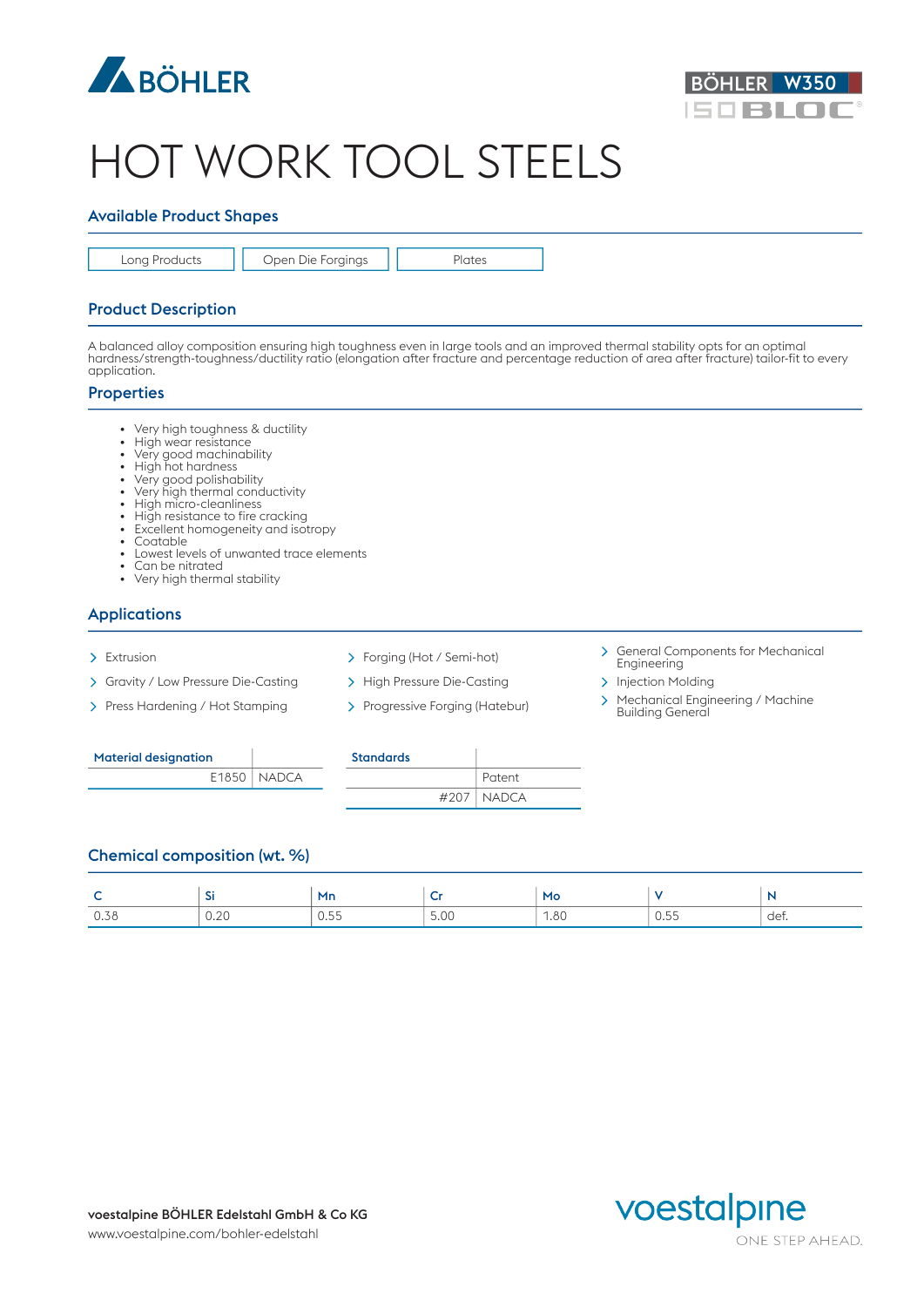



### Material characteristics

|                                   | <b>High temperature</b><br>strength | <b>High temperature</b><br>toughness | High temperature wear<br>resistance | <b>Machinability</b> |
|-----------------------------------|-------------------------------------|--------------------------------------|-------------------------------------|----------------------|
| BÖHLER W350<br><b>ISOBLOC</b>     | ***                                 | *****                                | ***                                 | *****                |
| BÖHLER W300<br>$B = B$ <b>DOC</b> | **                                  | ****                                 | **                                  | *****                |
| BÖHLER W300<br><b>ISODISC'</b>    | **                                  | ***                                  | **                                  | *****                |
| BÖHLER W302<br>$B = B$ <b>DOC</b> | ***                                 | ****                                 | ***                                 | *****                |
| BÖHLER W302<br><b>ISODISC'</b>    | ***                                 | ***                                  | ***                                 | *****                |
| BÖHLER W303<br><b>ISODISC'</b>    | ****                                | ***                                  | ****                                | *****                |
| BÖHLER W320<br><b>ISODISC'</b>    | ***                                 | **                                   | ***                                 | *****                |
| BÖHLER W360<br>$B = B$ <b>DOC</b> | *****                               | ****                                 | *****                               | *****                |
| BÖHLER W400<br><b>VMR®</b>        | **                                  | *****                                | **                                  | ****                 |
| BÖHLER W403<br>VMR®               | ****                                | ****                                 | ****                                | ****                 |

### Delivery condition

| Annealed |             |
|----------|-------------|
| Hardness | max. 205 HB |

#### Heat treatment

| Annealing                         |                           |                                                                                                                                                                                |
|-----------------------------------|---------------------------|--------------------------------------------------------------------------------------------------------------------------------------------------------------------------------|
| Temperature (°C  <br>$\degree$ F) | 800   1472 to<br>85011562 | Slow controlled cooling in furnace at a rate of 10 to 20 °C/hr (50 to 68 °F/hr) down to approx.<br>600 °C (112 °F), further cooling in air.                                    |
|                                   |                           |                                                                                                                                                                                |
| <b>Stress relieving</b>           |                           |                                                                                                                                                                                |
| Temperature (°C  <br>$\degree$ F) | 600   1112 to<br>65011202 | Slow cooling furnace. To relieve stresses caused by extensive machining, or for complex<br>shapes. Soak for 1 -2 hours after temperature equalisation (in neutral atmosphere). |
|                                   |                           |                                                                                                                                                                                |
| <b>Hardening and Tempering</b>    |                           |                                                                                                                                                                                |

#### Temperature (°C |  $\degree$ F) 1010 | 1850 to and a bardoning must be carried out as 1020 | 1868 | giulii, nuiuening must be currieu o Oil, hot quenching (500 - 550 °C [932 - 1022 °F]), air or vacuum with gas quenching. Holding time after temperature equalization: 15 to 30 minutes. In order to prevent coarsening of the grain, hardening must be carried out at the recommended temperature. For big dimensions it's recommended to reduce the temperature to 1010 °C (1850 °F). After hardening, tempering to the desired working hardness, see tempering chart.